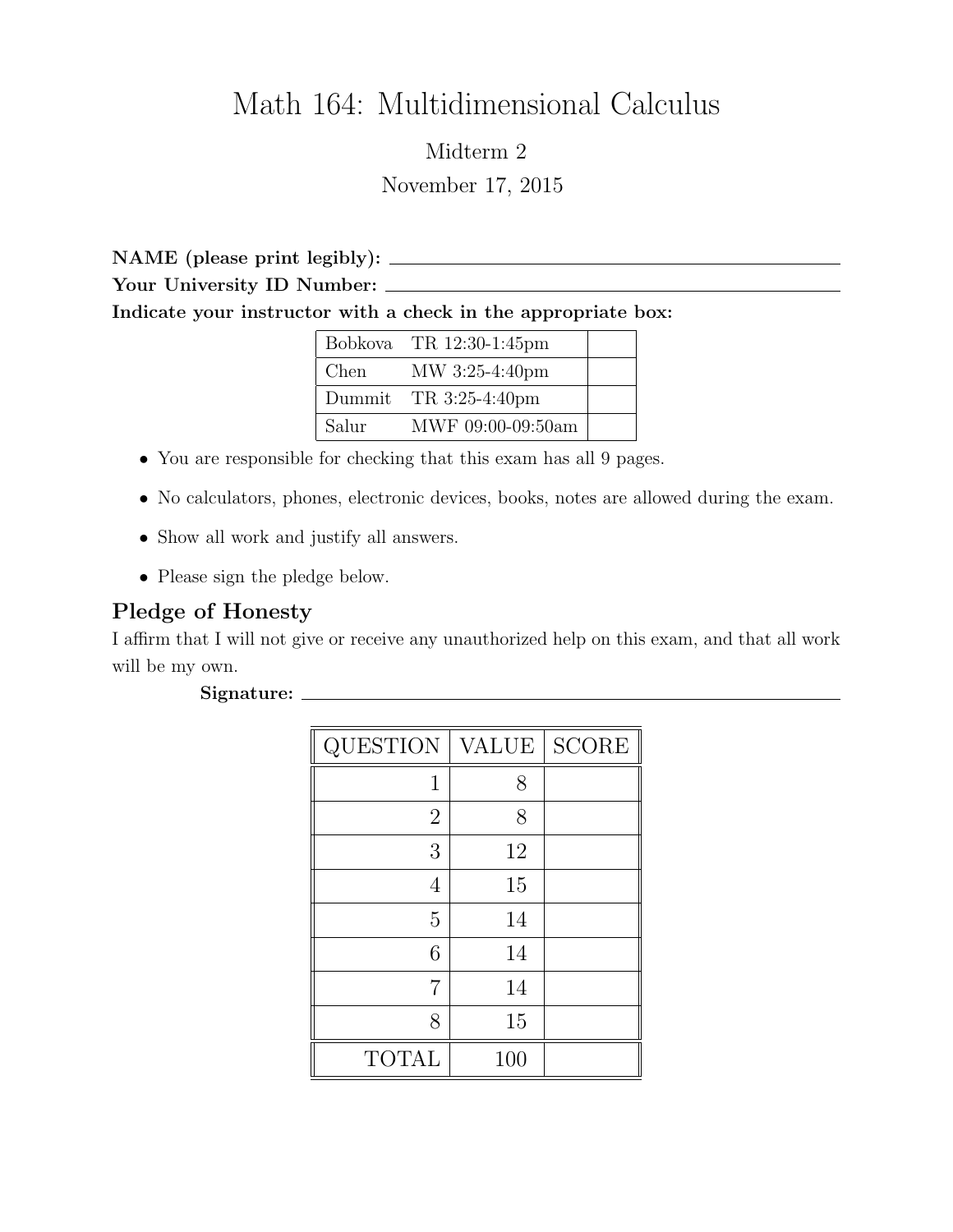1. (8 points) Suppose the equation  $x^2z^4 + 2ye^{x+z} = 5$  defines z implicitly as a function of x and y. Find the value of  $\frac{\partial z}{\partial x}$  at the point  $(x, y, z) = (-1, 2, 1)$ .

2. (8 points) Find an equation for the tangent plane to the surface  $xy^2z + \ln(x+2y+z) = 2$ at the point  $(x, y, z) = (2, -1, 1)$ .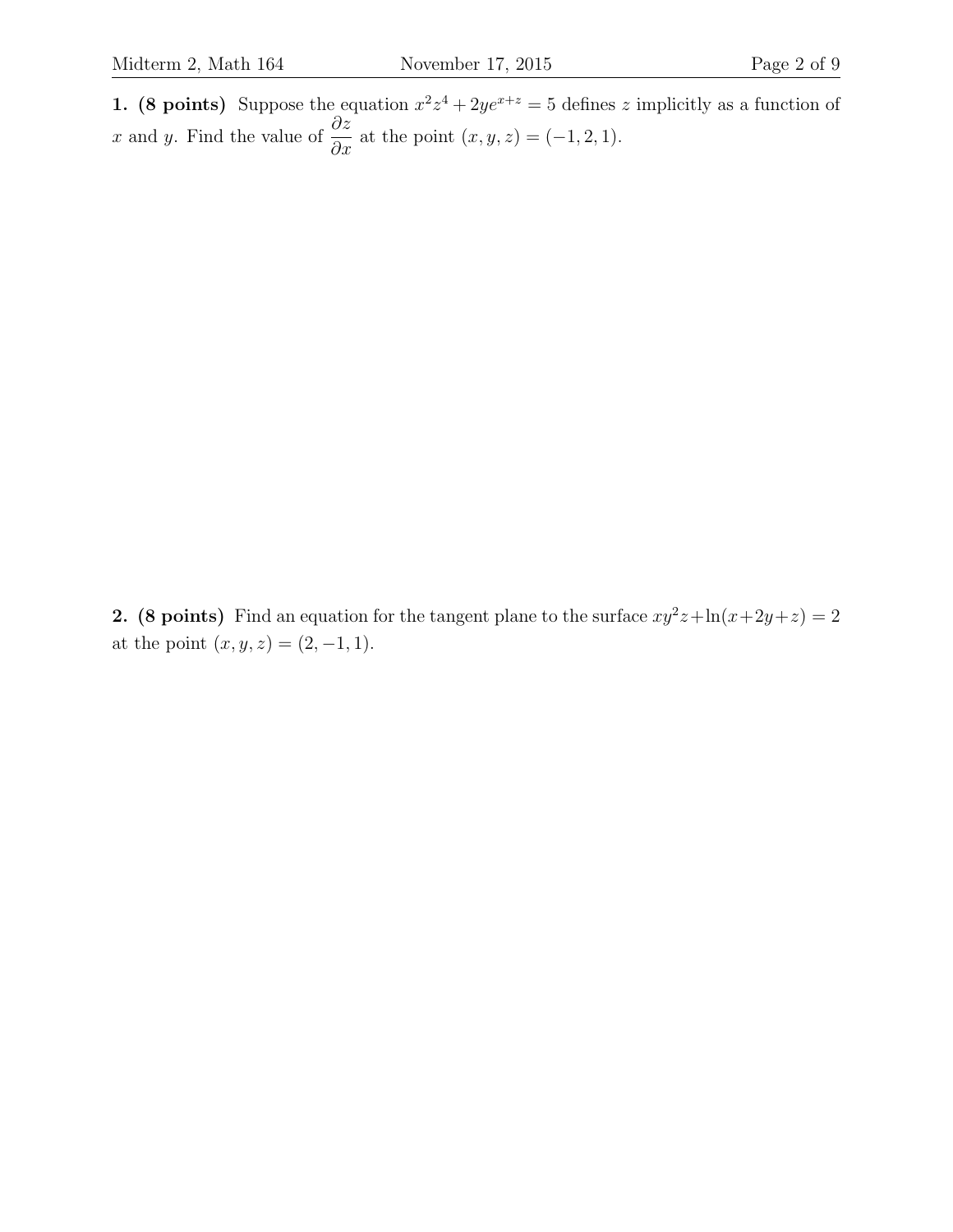- 3. (12 points) Consider the function  $f(x, y) = xy^2$  and the point  $P(1, 2)$ .
- (a) Find the rate of change of f at P in the direction of the vector  $\mathbf{u} =$  $\left\langle \frac{2}{\sqrt{2}}\right\rangle$ 13 ,  $\begin{array}{c} 3 \ \sqrt{13} \end{array} \Big\rangle$ .

(b) Find the maximal rate of change of  $f$  at  $P$  and the direction in which it occurs.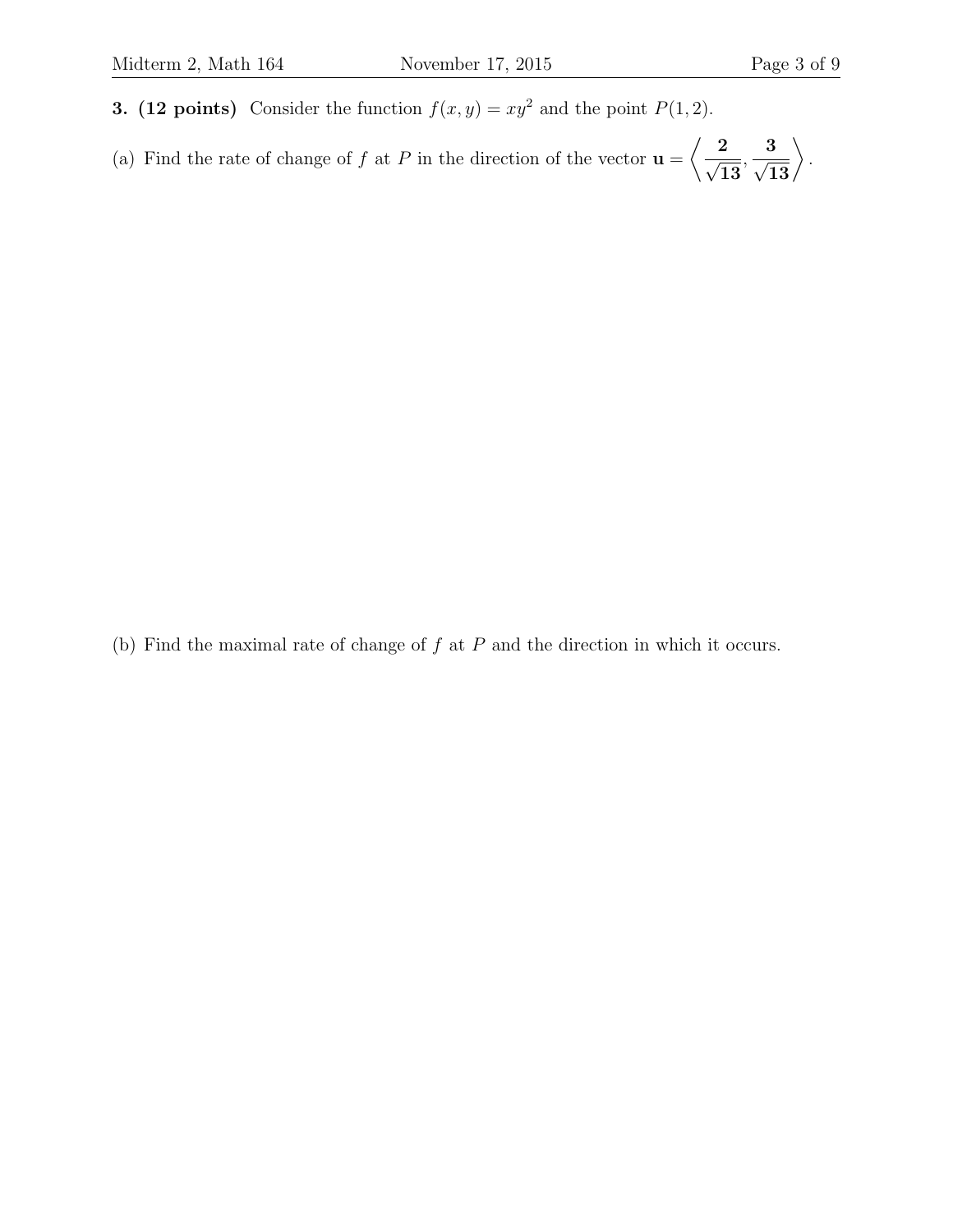4. (15 points) Find the absolute minimum and maximum values of the function  $f(x, y) =$  $4x + 6y - x^2 - y^2$  on the region  $D = \{(x, y) : 0 \le x \le 4, 0 \le y \le 5\}.$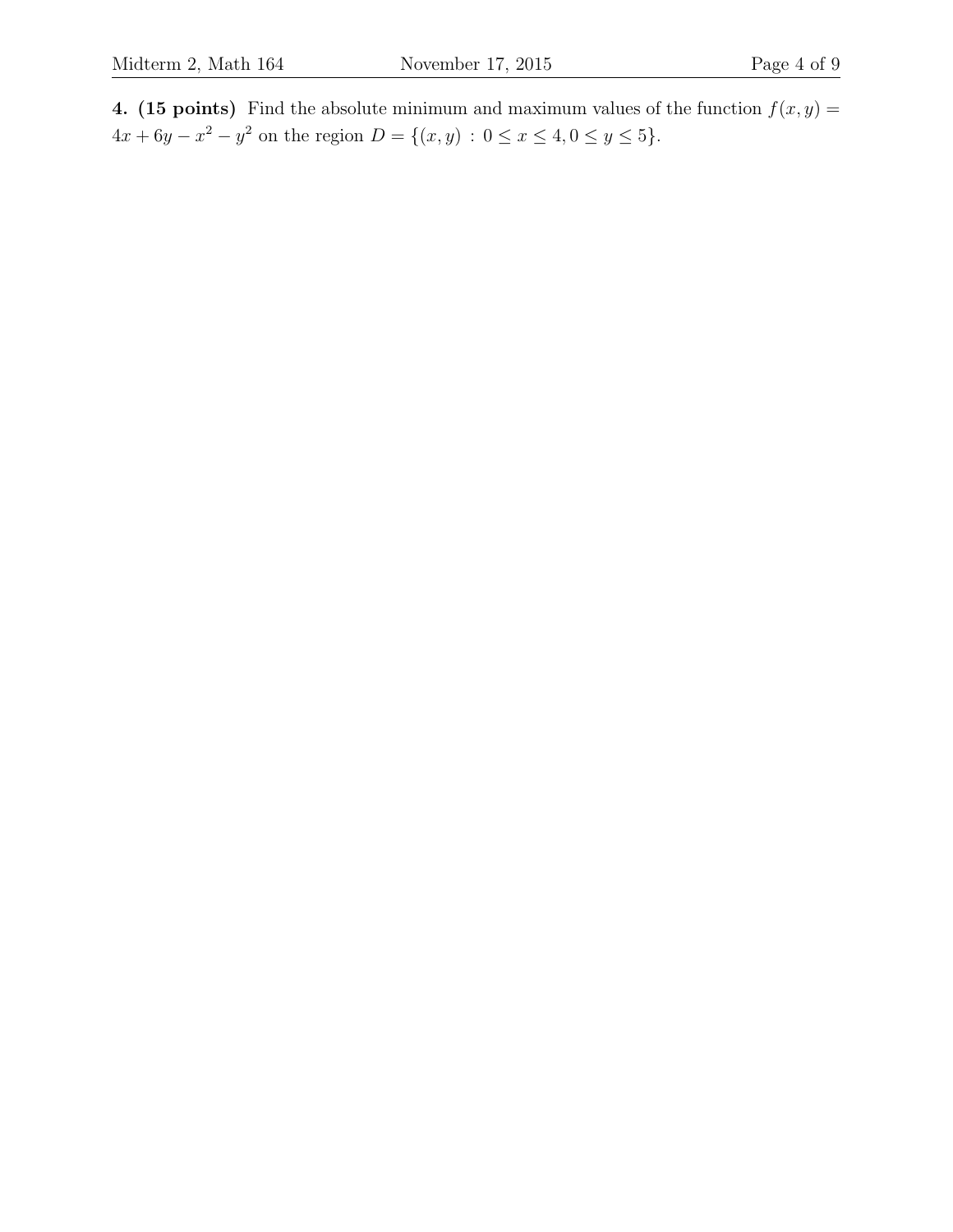5. (14 points) Find the greatest and smallest values of  $f(x, y) = 2xy$  on the ellipse  $x^2$ 4  $+y^2=1.$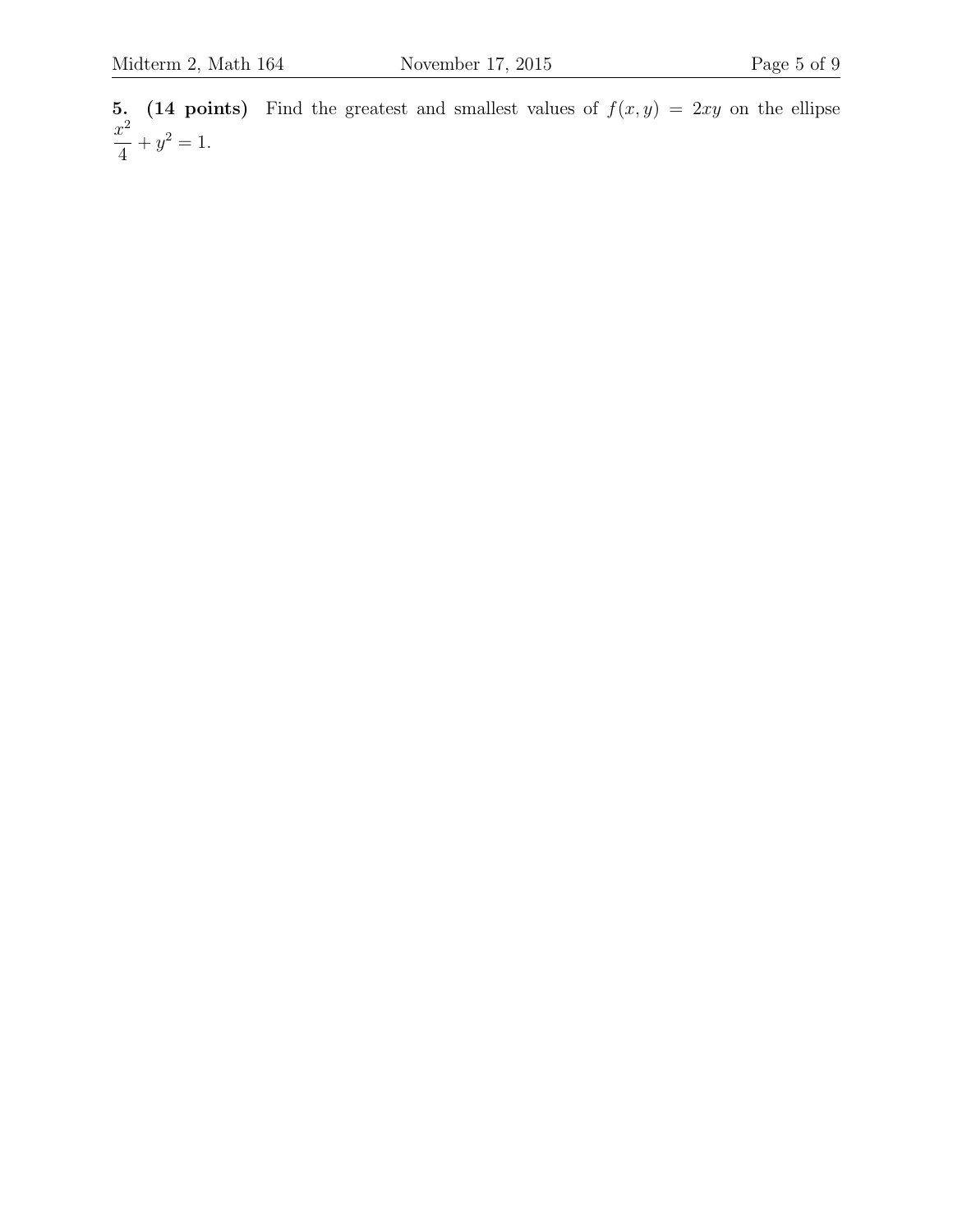6. (14 points) Evaluate the double integral

 $\int_1^1$ 0  $\int_0^2$  $\boldsymbol{0}$  $xye^{xy^2}dx dy.$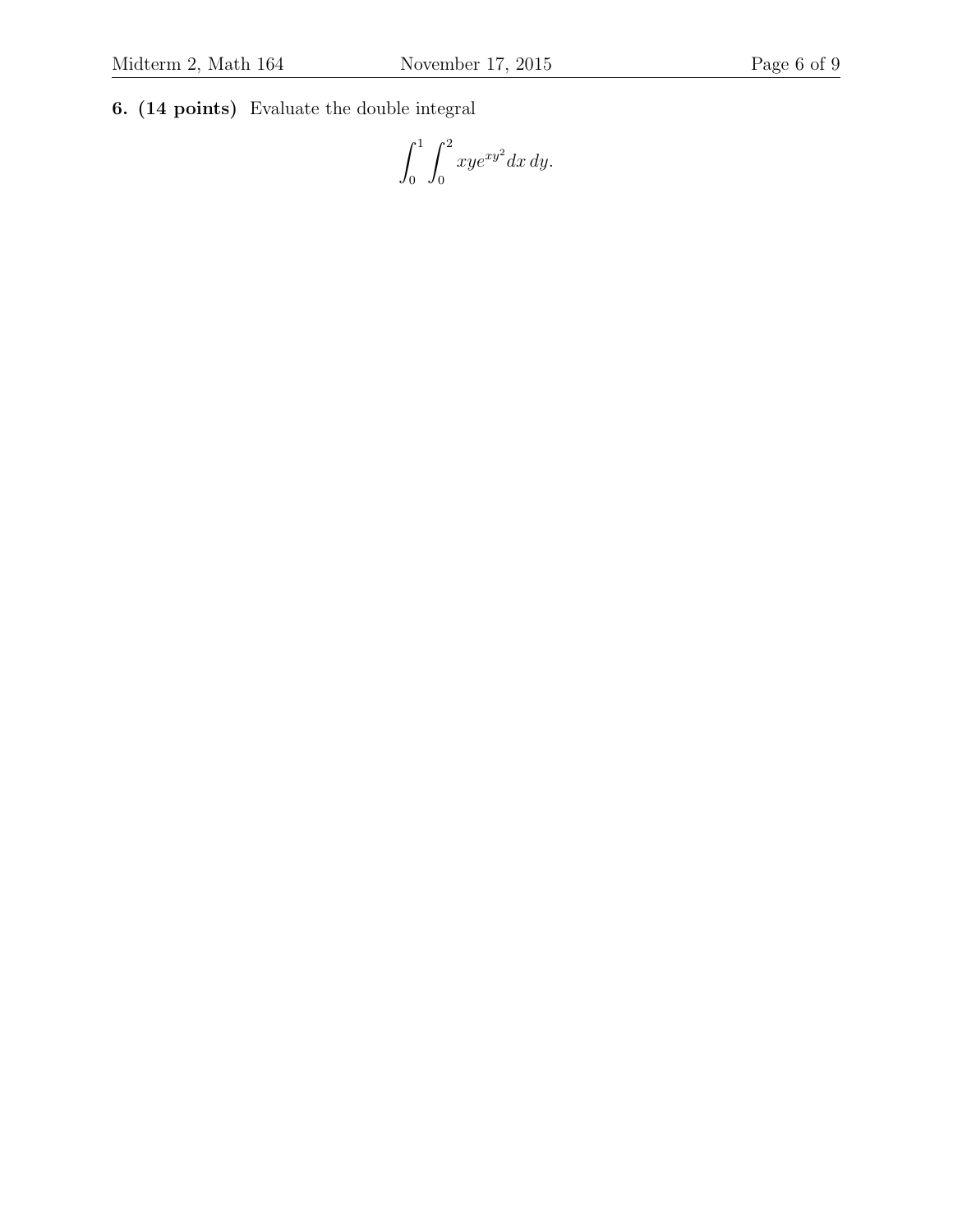7. (14 points) Evaluate  $\int$ R  $y dA$  where R is the triangular region with vertices  $(0, 0)$ ,  $(3, 0)$ , and  $(1, 1)$ .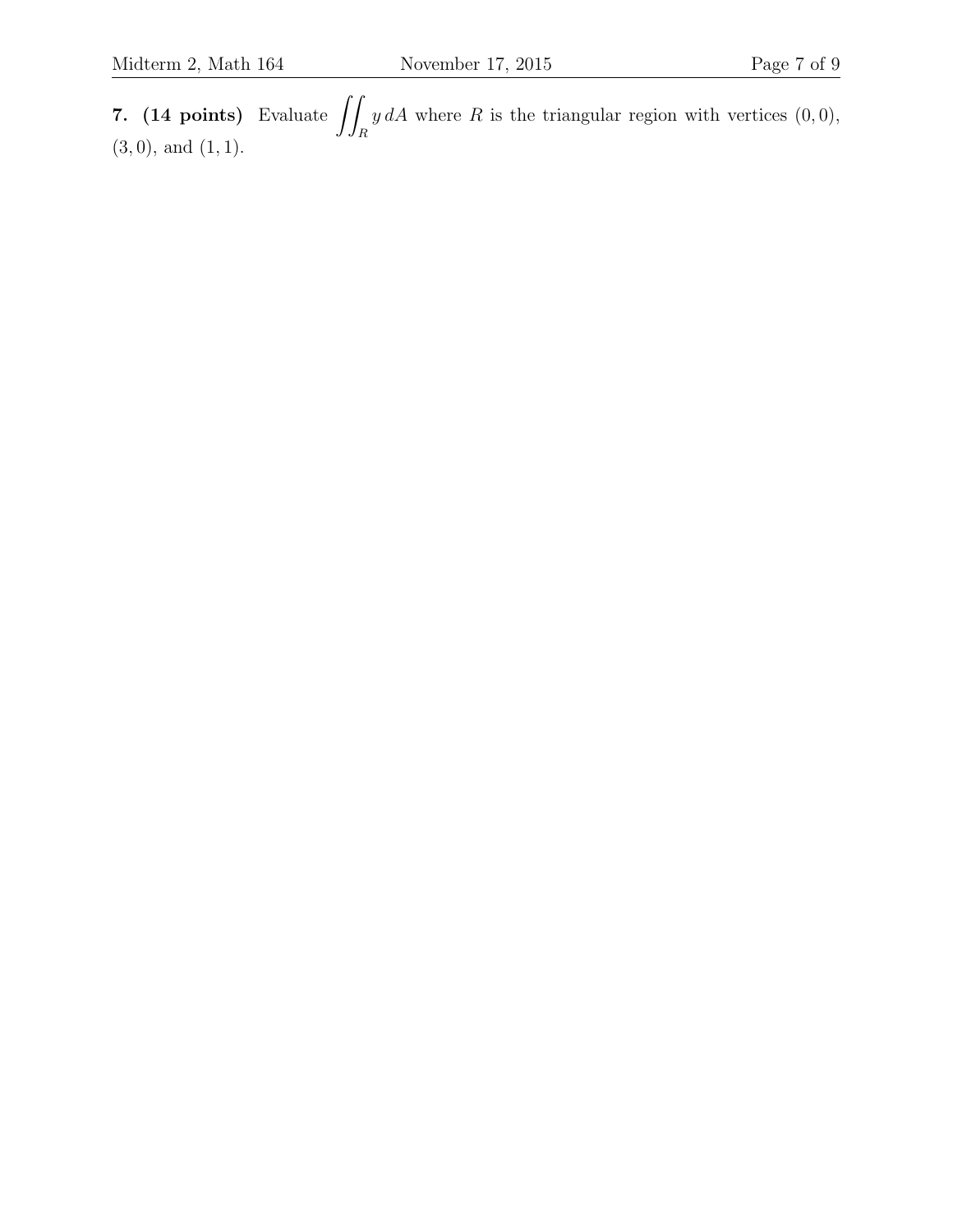**8.** (15 points) Consider the integral  $I = \iint$ R  $(x^2 + y^2)^4 dA$  where R is the region above the line  $y = 0$ , below the line  $y = x$ , and inside the circle  $x^2 + y^2 = 4$ , as pictured below:



(a) Set up (no need to evaluate) an iterated double integral for  $I$  in rectangular  $xy$ -coordinates with your choice of integration order.

(b) Evaluate the double integral in polar  $r\theta$ -coordinates.